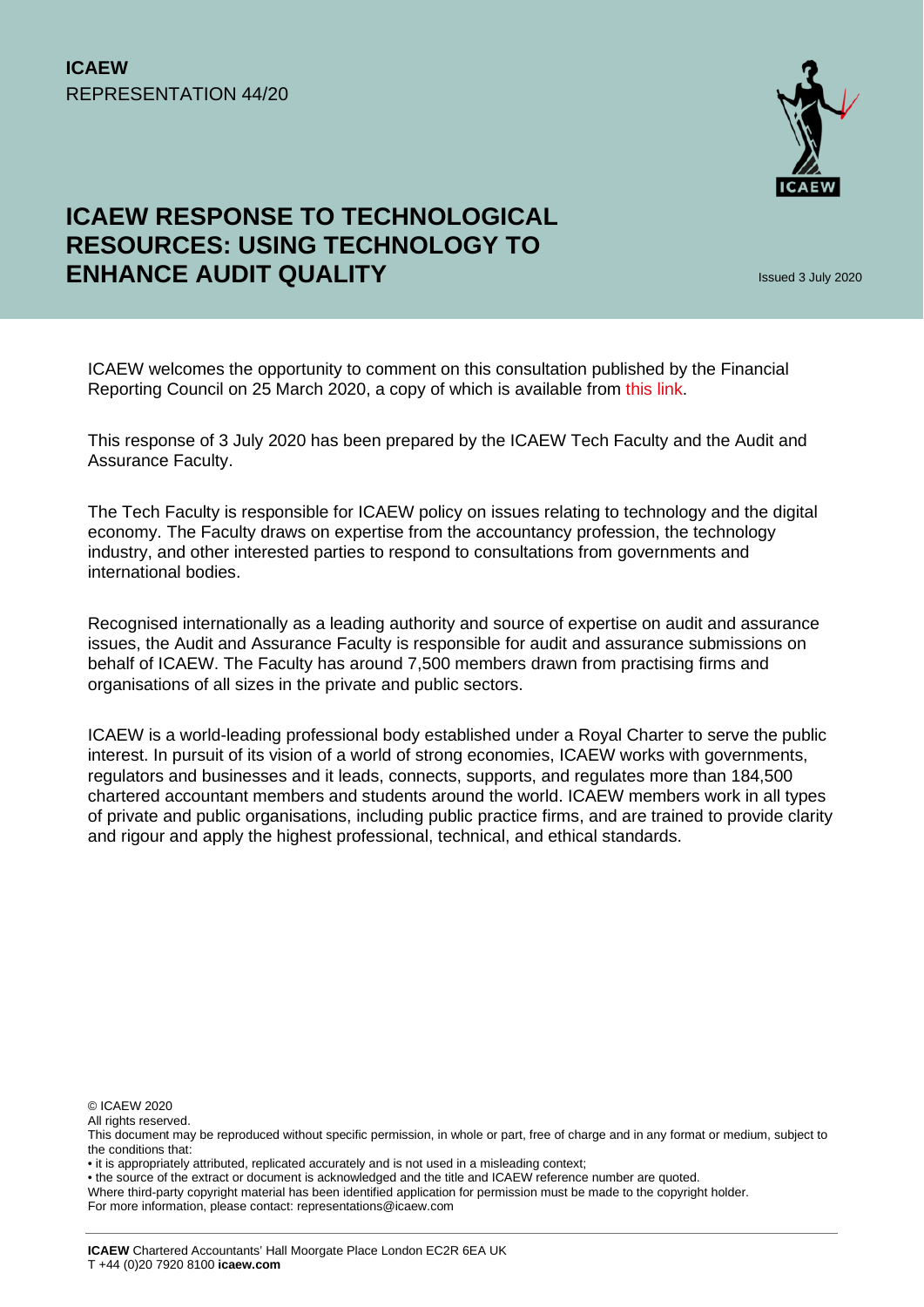We welcome the FRC's interest and focus on the area of technology and audit, as we see technological advancement and development as key elements of how the profession can evolve and adapt to the challenges of 21<sup>st-</sup>century business. Our response outlines our thoughts on the key questions and reflects input from our Tech Faculty (as lead authors), Audit & Assurance Faculty, Mid-Market Tech Forum, and many volunteer members of our various committees. As always, we are happy to discuss our responses further with you.

# **ANSWERS TO SPECIFIC QUESTIONS**

# *Question 1: Do you agree that the increasing use of technological resources, including AI and other advanced tools, enhances the quality of audits, beyond the benefits derived from efficiency gains. If so, what are the indicators of enhanced quality?*

- 1. Increasing use of technology certainly has the potential to increase audit quality. Concepts such as materiality and sampling-based testing are inventions of necessity, concessions to the fact that time and resources are not sufficient to make a full review of all of a company's records and transactions. As technology improves, the possibility of a meaningful 100% audit comes closer to reality. While no human or team of humans will ever be able to review all of the transactions for an entity of any meaningful size, use of tools such as data analytics, machine learning, and robotic process automation might allow more and more of an organisation's records to be tested. What is more, efficiency gains from technology can allow auditors to spend more time considering the complex and judgmental areas of the audit.
- 2. All of this could certainly be expected to lead to an increase in audit quality. However, these automated tests are by their nature different from a human auditor. Machine learning can detect statistical outliers and patterns in data at high efficiency, but humans are better suited to understanding human behaviour and using understanding of context to judge information. So, while a machine learning-trained system might be highly efficient at, say, identifying bad debts, it could well overlook a transaction that a human observer would find obviously suspicious or erroneous. Audit quality isn't necessarily increased because of technology – it has to be properly considered and well-implemented, and integrated with a modern audit function that includes tech experts and skilled auditors who have familiarity with the technological tools they are using and how to best use them.

# *Question 2: Do you believe that challenger firms are currently at a disadvantage in the use of new technology? If so, what remedies would you suggest?*

- 3. Before answering this question, it is important to question an assumption inherent in it: That audit firms are divided into the current largest firms – the Big Four and perhaps a few more below that – and challenger firms. In preparing our response to this consultation, we spoke with members from firms on our Mid-Market Tech Forum (firms generally ranked 10th-50th by turnover), as well as volunteer ICAEW members from an even wider range of smaller firms. Many of these firms are deeply interested in the effect technological development is having on their businesses and their clients, but most would not identify themselves as "challenger" firms in the sense that it is meant here. Most do not have the resources to compete for audits against the largest firms or would not see the returns on investment for taking up technology at the current time because of a lack of economies of scale. While increasing competition in the audit marketplace is certainly necessary, the market is more complex and any solutions will need to work for firms of all sizes.
- 4. That being said, it is certainly true that larger firms, with their ability to finance extensive inhouse development of technologies, have an advantage over challenger and other smaller firms. Some of the leading third-party audit technology providers have in fact spun out from these in-house projects, which naturally means that they come after the largest firms' use of them is well-established. No straightforward remedy exists: Having a lead in technology is one of the benefits that larger firms' resources affords them. What can help to mitigate this advantage are things like open data standards and third-party technology offerings. However, whilst these are developed, the larger firms are likely to be pulling ahead on the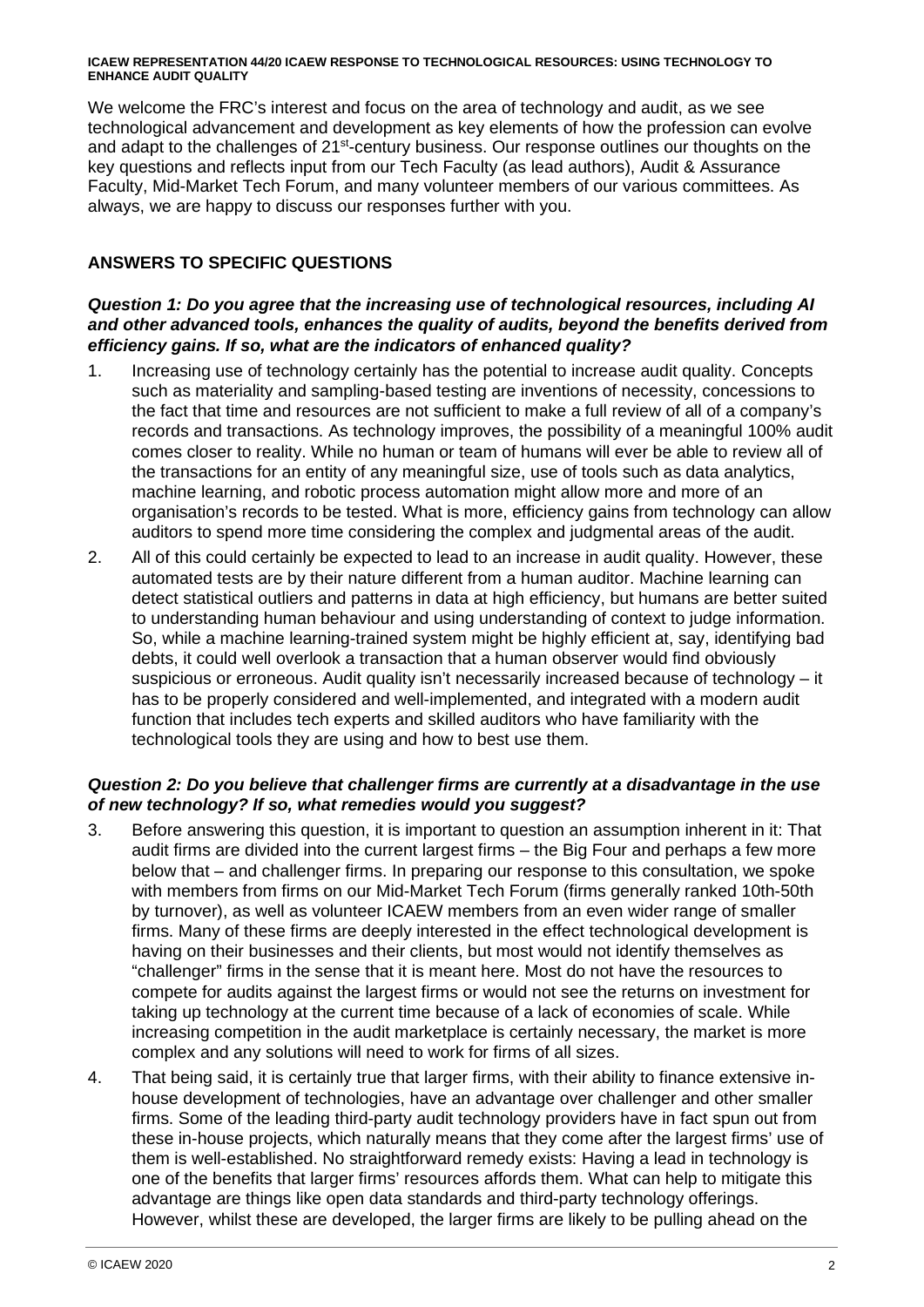next wave of technological development. Furthermore, while third-party analytics offerings do exist and are becoming more affordable and powerful as time passes, these are usually not written with statutory financial statement audit in mind and may need considerable reworking to be appropriate for auditors' needs.

5. The one factor pushing in the other direction is with unforeseen teething issues and risks associated with the adoption of new technologies. Larger firms, being more likely to be on the cutting edge, are more likely to encounter these kinds of difficulties – whereas the more developed versions of the technologies taken up by challenger firms later on, whether from their own development or from third party suppliers, might be more developed and better understood. Despite not necessarily looking to implement some of the more cutting-edge technologies themselves in the near future, many of the firms we spoke to are still interested in the issues that surround those technologies and are looking to stay ahead of the curve in terms of understanding those issues, so that they can ease the process of adopting them once the costs and benefits become right for them.

#### *Question 3: Other than investment, what do you believe are the key challenges auditors face in the increasing utilisation of automated tools and techniques within the audit process? Again, what remedies would you suggest to overcome these challenges?*

## *Question 4: Does the current assurance model or the auditing standards represent an obstacle to technological innovation? If yes, then what specific standards, objectives, requirements or guidance cause practitioners particular difficulties?*

- 6. In our 2016 publication Data Analytics for External Auditors, one common thread of response from the firms was that they felt that regulation and standards had been slow to adapt, and that their attempts to improve efficiency with automation and data analytics were often viewed with suspicion by regulators – seen as cost-cutting exercises first and foremost. The change in perspective that this consultation represents is a promising sign. Updating of standards to more explicitly consider the place and use of analytics, and removing the default assumption of the use of sampling, will help to support the adoption of data analytics and focus the conversation more on the development of best practice for their use.
- 7. I also here quote part of ICAEW's response to the Brydon review on this subject:

*In our publication, Data Analytics for External Auditors, we encourage auditing standard setters and regulators to embrace the value added to audit by data and analytics. If their approach acts as a drag on the use of data and analytics, the value of audit in general will be diminished and the statutory audit will be 'hollowed out' and marginalised, which is not in the public interest. 218. The IAASB decided not to address data and analytics in detail in its recent proposals for revisions to its standard on risk analysis. In our response, we noted our fear that this was a lost opportunity and we will be strongly encouraging the IAASB to*  address the issue in more detail in its upcoming audit evidence project. If it fails to do so, the *ability of firms to use technology to its full potential and add value to audit will be compromised.* 

#### *Question 5: Do you believe the current level of training given to auditors – both trainees and experienced staff – is sufficient to allow them to understand and deploy the technological resources being made available?*

- 8. In ICAEW's own syllabus for the ACA qualification, we have for several years begun to incorporate more and more technological concerns into what students are expected to learn and what they are examined on. In recent years ICAEW has added "technology" to the titles of several papers, recruited a qualification-wide Technology Moderator to oversee tech content in much the same way we do for ethics, and have begun to bring real data and real analytics into our examinations.
- 9. Despite these changes, what we hear from our members, their firms, and our training provider partners is that still more technological knowledge and capability are needed. Larger firms recruit more technology specialists now, and smaller ones identify the tech-adept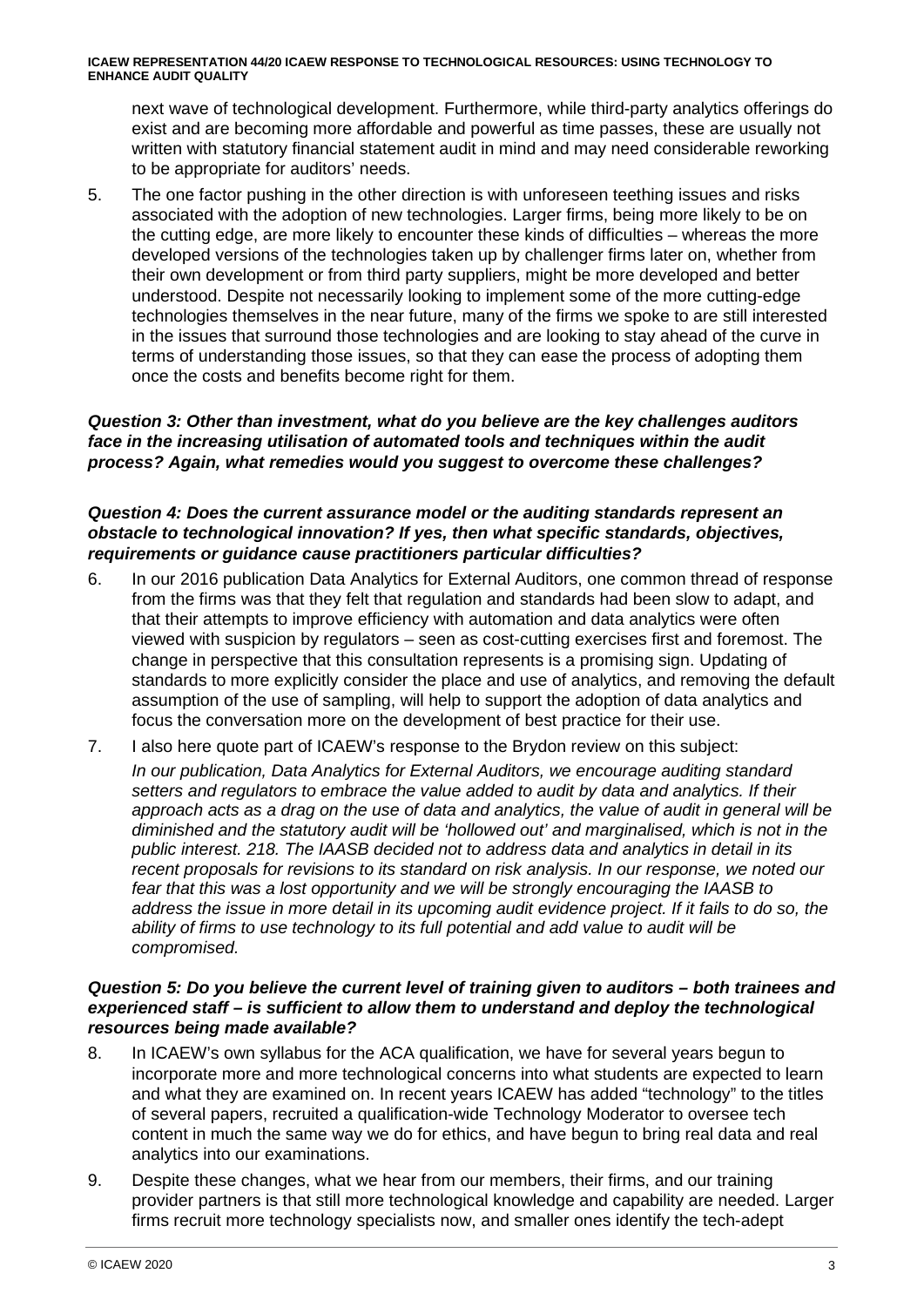among their intakes and push them towards specialisation in analytics, automation, or similar. The call is usually not for chartered accountants to become AI specialists or data scientists, but for them to gain an appreciation of the strengths and limitations of these approaches, and an idea of how they can best be put into practice and how to mitigate their shortcomings, and this is generally the approach that we have taken and that we see gaining traction in our accredited universities and elsewhere.

10. Likewise, while again ICAEW offers CPD and courses in these areas already, the demand for these skills is increasing. We have recently launched our Data Analytics Community and are developing more offerings in this area, but the market is clearly thirsty for additional knowledge and guidance in these areas; whether it be for more senior auditors to gain confidence in reviewing their juniors' analytics-based work, or for those looking to add technological skills to their own portfolios. While this does not necessarily indicate that current staff are not sufficiently trained, it does show that the expectation is that technologysupported audit is to grow and that these skills will become increasingly vital.

## *Question 6: What firm-wide controls do you believe are appropriate to ensure that new technology is deployed appropriately and consistently with the requirements of the auditing standards, and provides high quality assurance which the firm can assure and replicate more widely?*

- 11. We have recently released a report entitled Risk and Assurance in Emerging Technology (www.icaew.com/techrisk), examining these issues for AI and other cognitive technologies in a wider business context. Some of the key recommendations on the implementation of new systems follow.
- 12. Development of cognitive solutions is often complex and involves stakeholders from multiple parts of the business. But simple machine learning can be experimented with via off-the-shelf packages and small datasets by individual users. Applying a consistent standard to all projects is key; to do so, a clear policy for development of cognitive automation should be created, starting at a comprehensive inventory strategy to identify and understand any existing or new cognitive projects. The policy should include guidance on acquisition and storage of data, consideration of bias and error, guidance on building explainable models, and other such general design principles.
- 13. In the area of operational controls, the role of the auditor's expertise and judgment are key, and front-line auditors making use of AI tools need to be trained and empowered to challenge the outputs of the models that they use. Keeping real human decision-making in the loop is an important control, and this must be meaningful review rather than rote rubberstamping.

#### *Question 7: Are you aware of the use of new technologies in analysing and interpreting information provided by auditors – including, for example, auditor's reports? If yes, then do you foresee implications for the form and content of auditor's reports?*

14. Referring once again to our Brydon response:

*The extended audit report can reveal a range of value-relevant information, particularly where it is not disclosed elsewhere. There is therefore advantage in analysts reading it, and comparative advantage for those analysts that do make use of it if others do not. The degree to which audit reports are read and used lends itself well to academic research, as does the usage of AI in the analysis of audit reports. In 2018 ICAEW commissioned Craig Lewis, Professor of Finance at Vanderbilt Law School and former Chief Economist and Director of the Division of Economic and Risk Analysis at the SEC) to present a lecture, Fad or future? Automated analysis of financial text. This presentation examined the ways in which textual analysis can provide new sources of information to investors and other stakeholder groups, as well as exploring opportunities for its use in the long term.* 

15. There is as always a tension here: Greater analysis and consideration of auditor's reports can make them more useful and powerful to investors and other stakeholders wishing to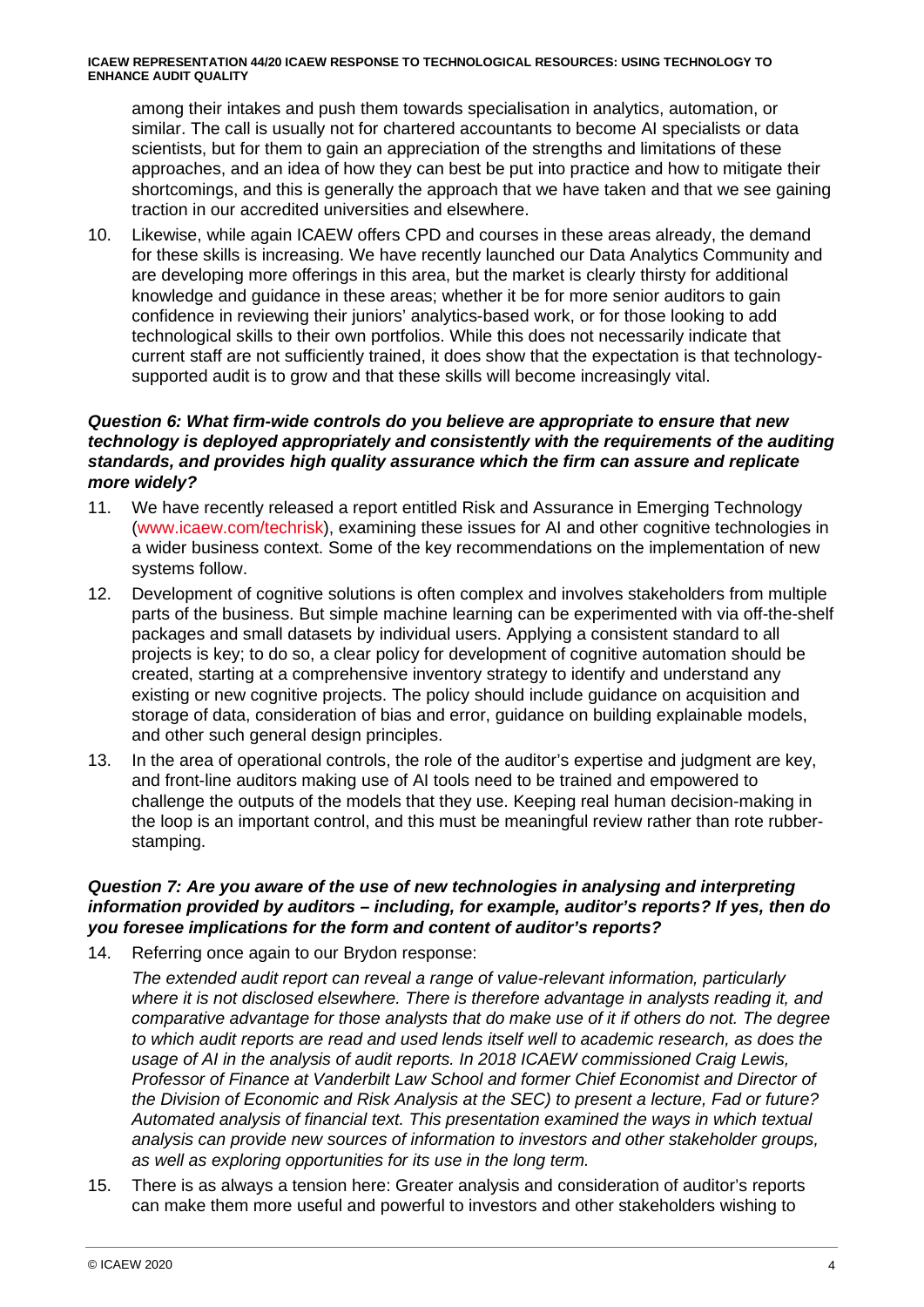learn more about the company. But that same attention can pressure auditors' reports, out of fear of litigation or similar, and lead to more boilerplate, indistinct text being used.

## *Question 8: What do you see as being the main ethical implications arising from the greater use of technology and analytics in an audit?*

- 16. The largest issue is that it is easy to get into a habit of not questioning the output of a complex and expensive technological review tool. Front-line audit staff must remain challenging and sceptical of their tools' outputs just as they must be of their clients' answers, in order to maintain professional care and competence.
- 17. Auditors are already accustomed to holding sensitive data both commercially sensitive client data and personal data about clients' employees and owners – but as most modern technological processes use data as their raw materials, this will only increase. Data protection in general and the GDPR in particular are the relevant regulatory concerns, but proper safeguarding of data is not merely a regulatory matter but an ethical responsibility.

# *Question 9: Do you believe there is value in the UK having consistent data standards to support high quality audit, similar to that developed in the US?*

- 18. Yes. In practice, the largest challenge for most users of data analytics or machine learning is getting a hold of high-quality and well-formatted data, as well as related issues such as being able to document how that data was extracted from the client's systems. With many hundreds of client systems in existence, extracting and parsing client data are significant areas of investment for firms, as we have found through our discussions both with the largest firms and through discussions at our Mid-Market Tech Forum.
- 19. We are involved with the Engine B project, which is seeking to create such a data standard for accounting data, with wide cross-industry support. We hope that this project could help to both improve the quality and efficiency of audit and other engagements based on accounting data, but also improve competition by removing the disincentive to switch auditors that having to rework data exports creates. The FRC's support of a common data standard such as this one would help to reduce switching and market entry costs, and hence improve competition. If shared audits are to feature in the future of the UK audit market, then an interoperable open data standard would substantially support that model.

# *Question 10: Do you agree that threats to auditor independence may arise through the provision of wider business insights (not as part of the audit itself) drawn from the interrogation company data? If so, what measures would mitigate this risk from crystallising?*

- 20. It is certainly possible that these threats could occur. Audit firms frequently audit companies smaller than themselves, and who may therefore have less advanced technological capabilities than the audit firm does. In these cases, once the work of extracting and formatting the client's data is done, there is relatively little additional effort to analyse that data for commercial insights, rather than to support the audit engagement. In fact some audit tests may be close to commercial insights already – for example, performing a predictive analysis on which debtors are unlikely to pay would be a reasonable audit test over the valuation of trade debtors, but the outputs of that test would be of interest to the credit control function of the client.
- 21. Of course, existing rules over the provision of non-audit services to audit clients already provide strong disincentives to blurring the line between auditor and advisor. But certainly there could be additional risks here – for example around informal situations where a client wishes to see the results of an analytical procedure performed for the audit for their own commercial ends. The individual member of audit staff on the ground is placed in a difficult situation where they have to judge whether or not sharing the results crosses independence rules, or threatens the future usefulness of the test – and balance this against a potentially awkward conversation about their decision to a client that may not appreciate the issues at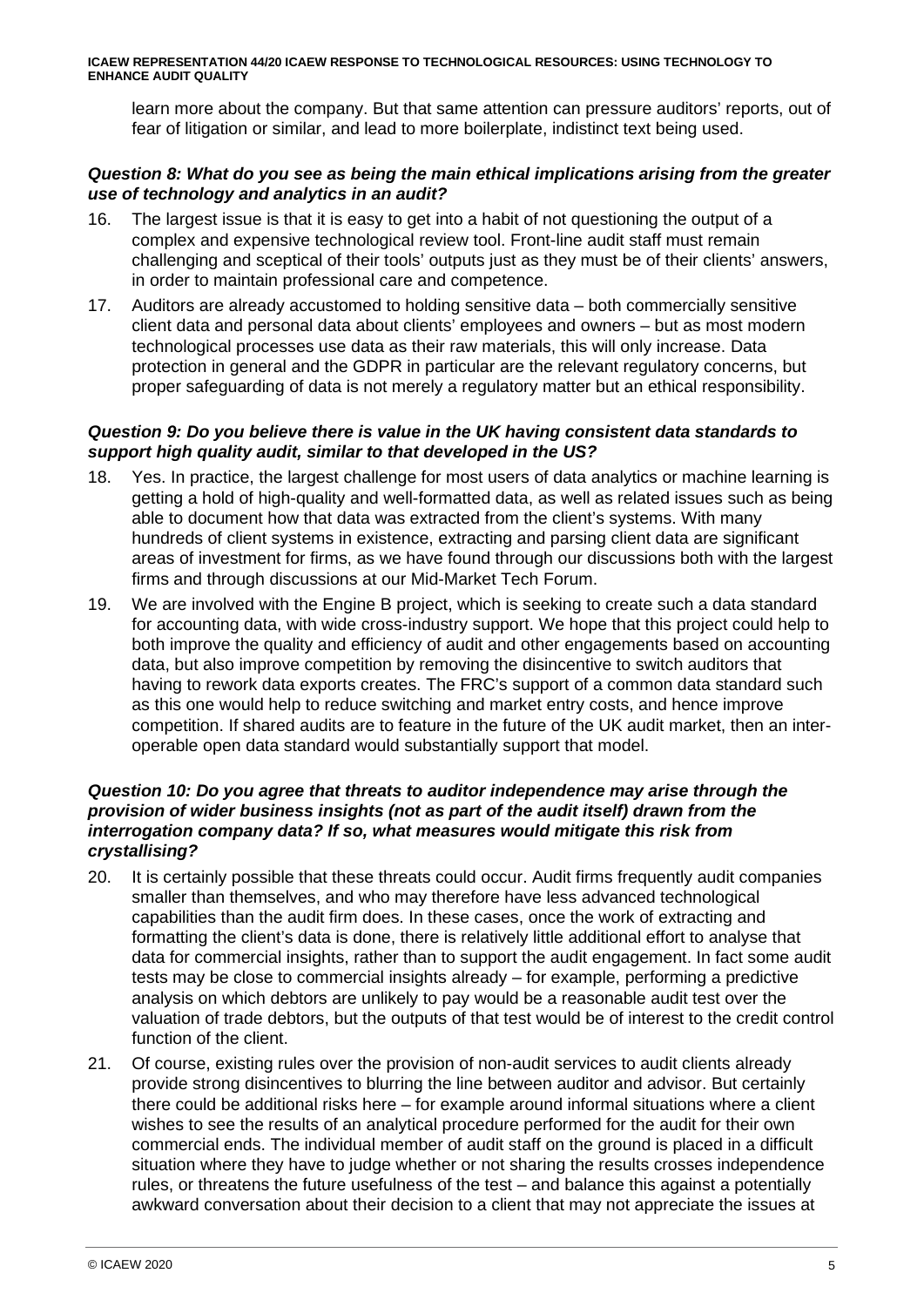hand. This is particularly complex as client's management are often called in to help provide the data for these tests, only to have the results of said tests withheld from them.

22. Ultimately these are not new threats to auditor independence, but they may occur more frequently and in a different character than before. The most important measure is for frontline auditors who are putting these procedures into action to be properly trained on these ethical threats, and well-equipped to handle these conversations with clients. Auditors should also at the tender and planning stages make clear to their clients what they can and cannot share.

#### *Question 11: Do you agree that audit documentation can be more challenging when an audit has been conducted with automated tools and techniques? If so, please identify specific areas where is a problem.*

- 23. Potentially, but it could also become simpler. Where reliance has been placed on the outcome of an automated tool, then naturally the documentation of the audit would have to make reference to that tool and its design, application in this instance, and how its results were interpreted and used. The potential difficulties arise in documenting rapidly changing and/or opaque systems, qualities that many cognitive systems based on machine learning share. It can be hard to show exactly how these systems reach their conclusions, and the version used in testing may no longer be the live version at the time of a later review of the audit file.
- 24. On the other hand, it is likely that these will be common tools that are shared among many or all the audits of one firm – or, in the case of third-party tools, even multiple firms. So while documentation and explanation may be harder, to a certain extent firms may be able to rely on central documentation as a standard element of all audit files. Of course, this central documentation must be of a very high standard, and where tools are being frequently updated, archival copies of older versions should be kept for reference later on.
- 25. Documentation can also increase in complexity as more and more client data is taken in and used in the audit. Not only is this a challenge in sheer volume of data that must be kept on file, but data protection and security also add an additional layer of risk for the auditor to consider.

# *Question 12: Have you encountered challenges in dealing with the volume of 'exceptions' arising from the use of more complex or comprehensive data analytic procedures?*

- 26. We have seen a good amount of discussion around what is often termed the "5,000 exceptions" problem – where an automated review finds an outlandishly large number of exceptions. Realistically, this will usually indicate that the sensitivity of the automated process is set too low, or that some aspect of the audited entity has been overlooked or misunderstood. In these cases, reconfiguring the automated review will make sense. However, there are rightly concerns about allowing auditors to twiddle with the thresholds of their testing in order to generate the number of exceptions that they expect to see – or, worse, that their budget gives them the room to explore.
- 27. While this is unlikely to be an explicit aim of most auditors, the temptation to set the sensitivity of a test to suit the ability of the auditor to follow up on all the exceptions produced is strong. Many auditors would probably dismiss a large number of exceptions as an error in the analytical procedure – and, again, they would most likely be correct – but giving these cases proper professional care and scepticism has to feature in training and in regulation. Distinguishing between false positives and true positives is not a trivial matter.

#### *Question 13: Do you agree that the use of third-party technology vendors raises potential ethical challenges for auditors and, if so, which potential safeguards would you see as effective in reducing this threat to an acceptable level?*